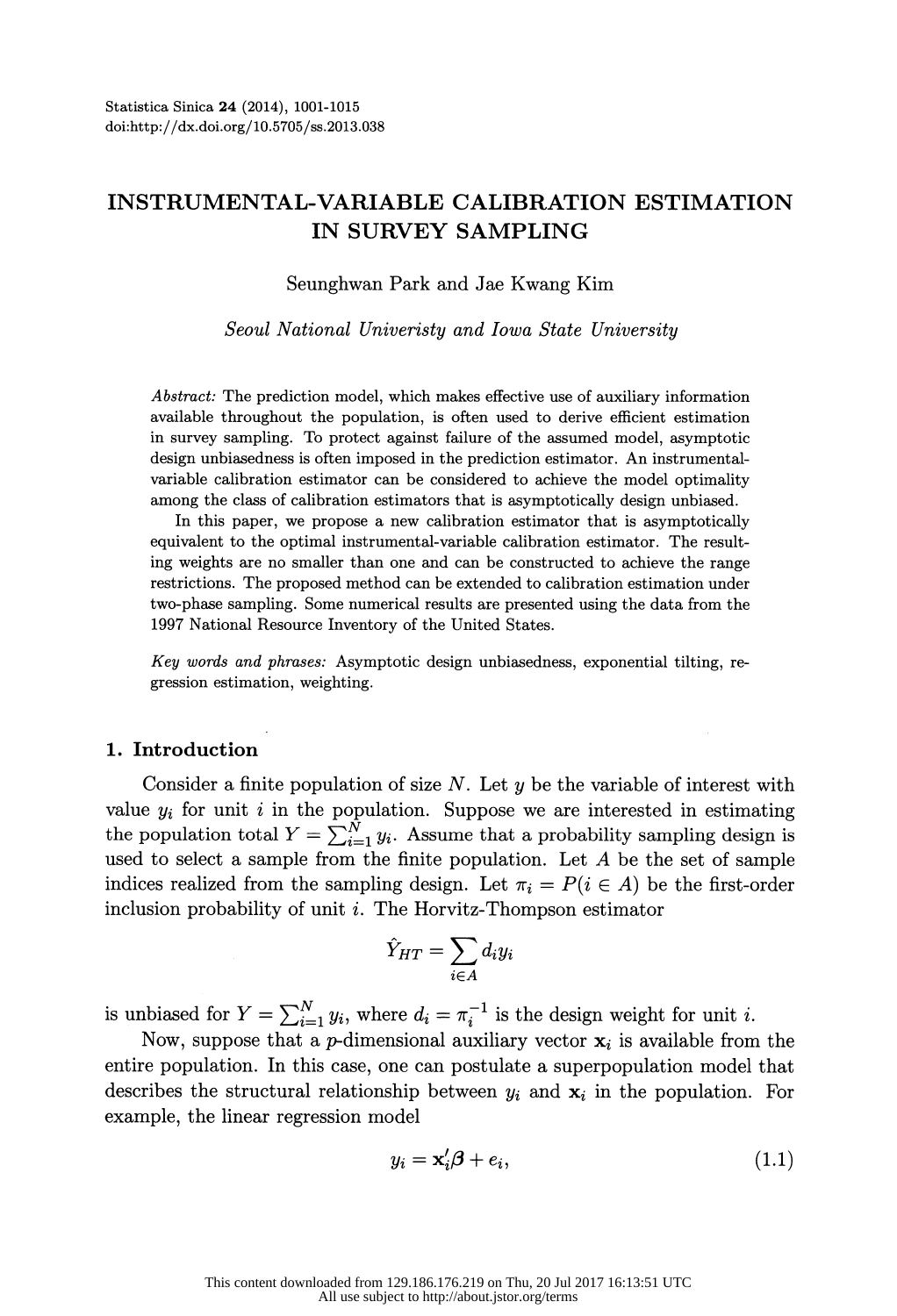with  $e_i \sim (0, v_i \sigma^2)$ , can be imposed where  $\beta$  and  $\sigma^2$  are unknown model parameters and  $v_i = v(\mathbf{x}_i)$  is a known function of  $\mathbf{x}_i$ . We assume that model (1.1) holds for the sampled part and also for the non-sampled part of the population. The model can be used to build a prediction estimator for  $Y$ :

$$
\hat{Y}_p = \sum_{i \in A} y_i + \sum_{i \in A^c} \hat{y}_i \tag{1.2}
$$

where  $\hat{y}_i$  satisfies  $E(\hat{y}_i - y_i \mid I_i = 0) \cong 0$ , where  $I_i = 1$  if  $i \in A$  and  $I_i = 0$ otherwise. Under (1.1), we can use

$$
\hat{y}_i = \mathbf{x}'_i \bigg( \sum_{i \in A} q_i \mathbf{x}_i \mathbf{x}'_i \bigg)^{-1} \sum_{i \in A} q_i \mathbf{x}_i y_i \tag{1.3}
$$

for some  $q_i$ . Brewer (1963), Royall (1970, 1976), and others have adapted the linear model prediction theory to the finite population situation and have derived the best linear unbiased predictor (BLUP). When the sampling design is nonin formative (Pfeffermann (1993)), the BLUP of Y under  $(1.1)$  can be obtained by the choice of  $q_i = 1/v_i$  in (1.3). However, the prediction estimator is not neces sarily justified if the regression model does not hold. To guarantee asymptotic design unbiasedness (ADU) of the prediction estimator, Brewer (1979) suggested using  $q_i = (d_i - 1)$  in (1.3). Isaki and Fuller (1982) suggested using  $q_i = d_i^2$  in (1.3) and discussed conditions for the ADU. Wright (1983) also showed that the BLUP of Y can satisfy the ADU property if and only if  $v_i(d_i - 1) = \mathbf{a}'\mathbf{x}_i$  for some p-dimensional constant vector a.

The prediction estimator  $(1.2)$  with the predictor in  $(1.3)$  can be written as  $\hat{Y}_p = \sum_{i \in A} w_i y_i$  where  $w_i$  satisfies

$$
\sum_{i \in A} w_i \mathbf{x}_i = \sum_{i=1}^N \mathbf{x}_i.
$$
 (1.4)

The equation  $(1.4)$  is often called the calibration equation. The weights satisfying (1.4) are often called calibration weights and the estimator using the calibration weights is called the calibration estimator. Deville and Särndal (1992), Fuller (2002), and Kim and Park (2010) provided comprehensive overviews for calibra tion estimation.

 In this paper, we investigate the ADU property of the prediction estimator in a more general class of prediction estimators under the regression superpop ulation model in  $(1.1)$ . The proposed estimator can be directly written as a calibration estimator and some optimal choice of instrumental variable is dis cussed. Furthermore, the proposed estimator is extended to construct a two-step calibration estimator for two-phase sampling. Some numerical results are pre sented.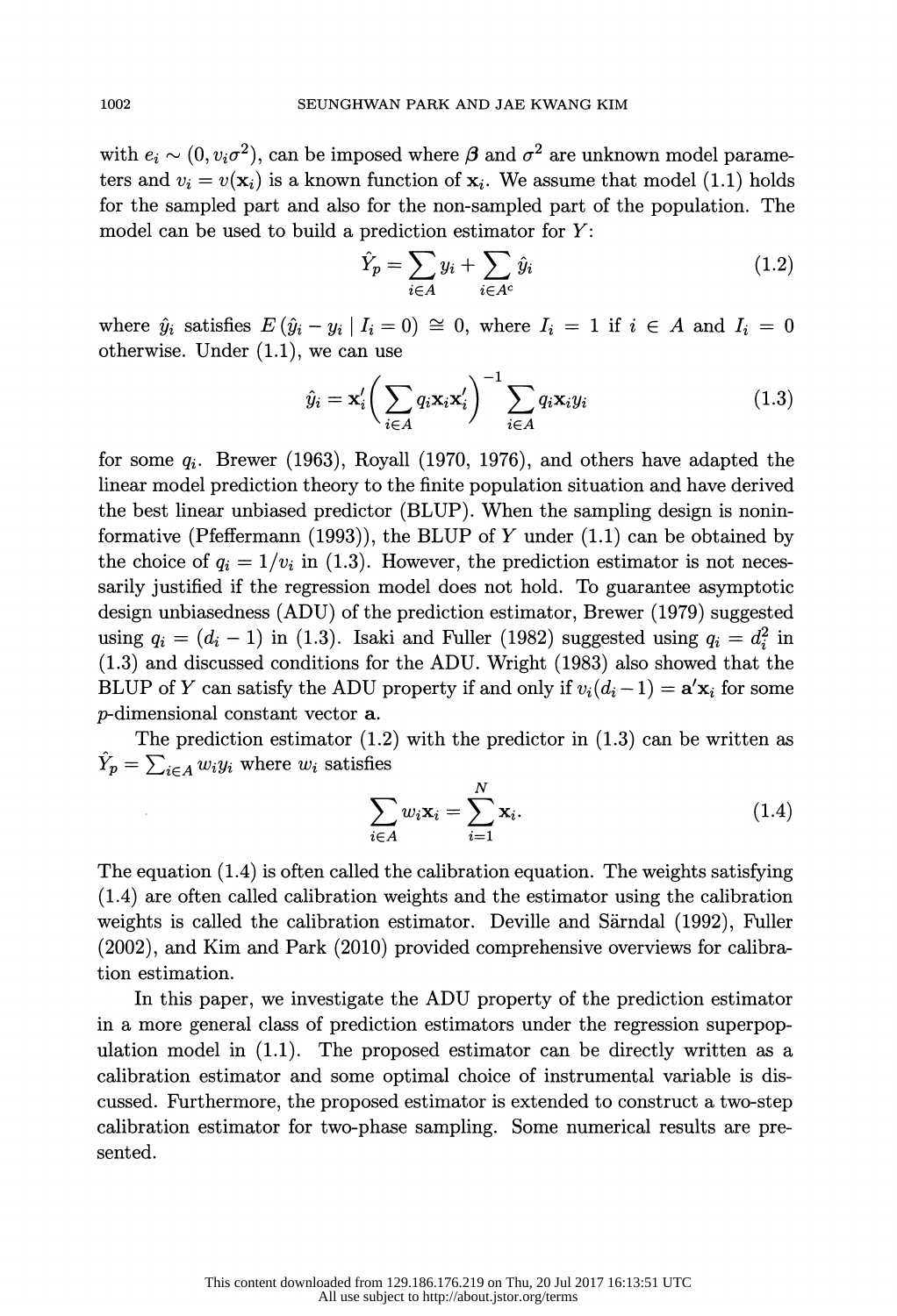# 2. Prediction Estimation

 In this section, we briefly review the ADU theory of the prediction estimator and discuss some choices of  $q_i$  in (1.3). Here, we assume that the only available information in the finite population is  $X$ . The prediction estimator in  $(1.2)$  can be written as

$$
\hat{Y}_p = \sum_{i=1}^{N} \hat{y}_i + \sum_{i \in A} d_i (y_i - \hat{y}_i), \qquad (2.1)
$$

if the predicted values are constructed to satisfy

$$
\sum_{i \in A} (d_i - 1) (y_i - \hat{y}_i) = 0.
$$
 (2.2)

 Since the estimator for form (2.1) satisfies ADU conditions in general, we have only to impose (2.2) in computing the predicted values. Condition (2.2) is referred to as Internally Bias Calibrated (IBC) condition by Firth and Bennett (1998) and IBC is a sufficient condition for the ADU property in the prediction estimator.

By construction, the prediction estimator with  $\hat{y}_i$  computed by (1.3) satisfies

$$
\sum_{i\in A} \left(y_i - \hat{y}_i\right) \mathbf{x}_i q_i = 0.
$$

Thus, the prediction estimator using  $\hat{y}_i$  in (1.3) satisfies ADU if  $x_i$  contains  $q_i^{-1}(d_i-1)$ , which is consistent with the result of Wright (1983) for the particular choice of  $q_i = v_i^{-1}$ .

We consider a more general class of prediction estimators of form (1.2) with

$$
\hat{y}_i = \mathbf{x}'_i \bigg( \sum_{i \in A} \mathbf{z}_i \mathbf{x}'_i \bigg)^{-1} \sum_{i \in A} \mathbf{z}_i y_i \tag{2.3}
$$

for some  $\mathbf{z}_i = \mathbf{z}(\mathbf{x}_i, d_i, v_i)$  such that  $\sum_{i \in A} \mathbf{z}_i \mathbf{x}'_i$  is nonsingular. By construction, the predicted values in (2.3) satisfy

$$
\sum_{i\in A} \mathbf{z}_i (y_i - \hat{y}_i) = \mathbf{0}.
$$

 Thus, the prediction estimator using the predicted values in (2.3) satisfies ADU if  $z_i$  contains  $(d_i - 1)$ . The prediction estimator using (2.3) also satisfies the calibration condition in (1.4) as it can be written as  $\hat{Y}_p = \sum_{i \in A} w_i y_i$  with

$$
w_i = 1 + \left(\sum_{i \in A^c} \mathbf{x}'_i\right) \left(\sum_{i \in A} \mathbf{z}_i \mathbf{x}'_i\right)^{-1} \mathbf{z}_i.
$$
 (2.4)

 Calibration estimators using the weights of the form in (2.4) are sometimes called instrumental-variable (IV) calibration estimators (Estavo and Sàrndal (2000);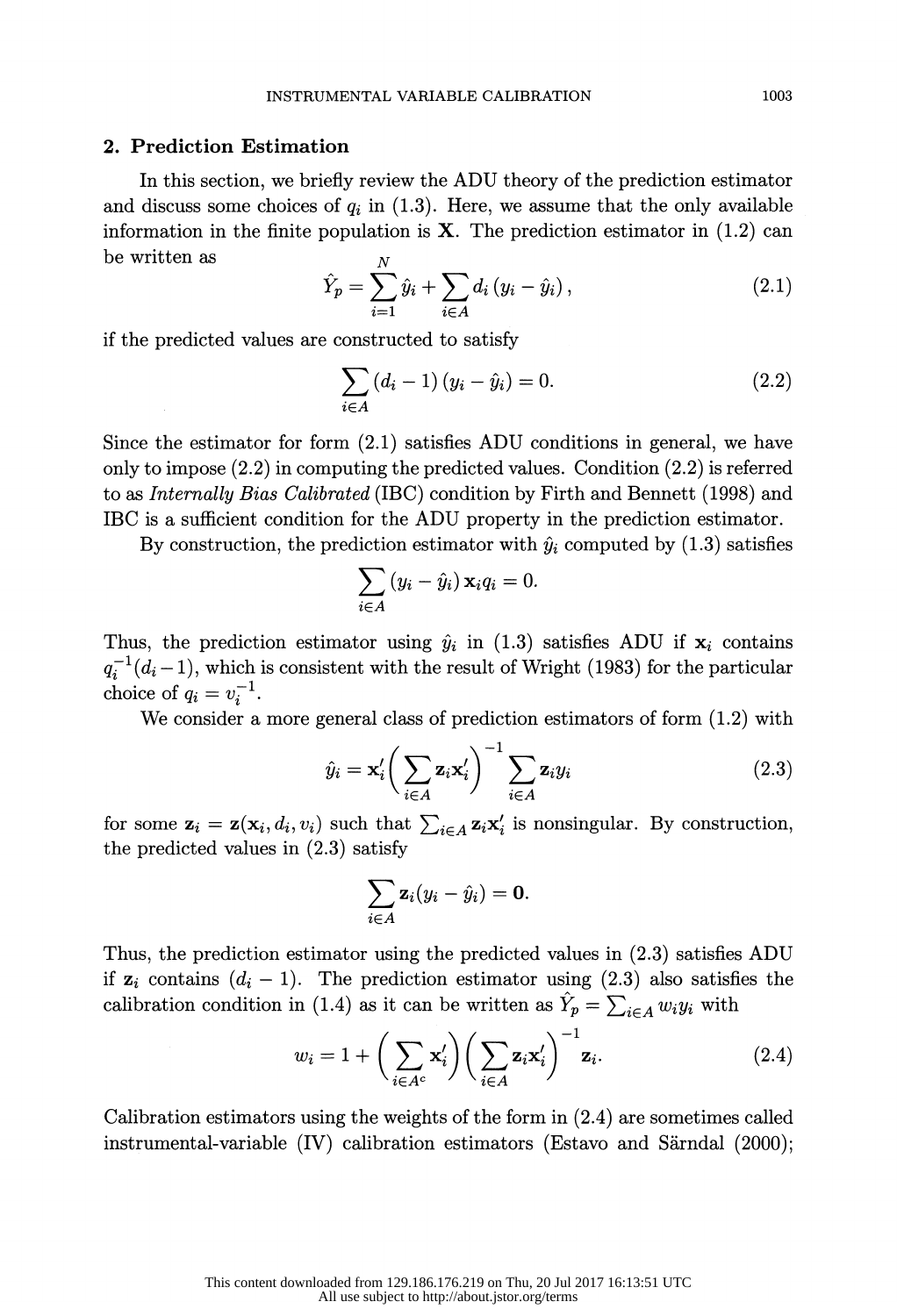Kott (2006); Kim (2010)). Variable  $z_i$  is the instrumental variable and can be chosen to improve statistical efficiency.

To discuss the optimal choice of  $z_i = z(x_i, d_i, v_i)$  in the IV calibration estimator, let  $B_z$  be the probability limit of  $\hat{\beta}_z = \left(\sum_{i \in A} \mathbf{z}_i \mathbf{x}'_i\right)^{-1} \sum_{i \in A} \mathbf{z}_i y_i$ . If  $\mathbf{z}_i$ contains  $(d_i - 1)$ , then we can write  $(d_i - 1) = \mathbf{a}'\mathbf{z}_i$  for some a and

$$
N^{-1} \sum_{i \in A^c} (y_i - \mathbf{x}_i' B_z) = p \lim \left\{ N^{-1} \sum_{i \in A} (d_i - 1) \left( y_i - \mathbf{x}_i' \hat{\beta}_z \right) \right\}
$$

$$
= p \lim \left\{ N^{-1} \sum_{i \in A} \mathbf{a}' \mathbf{z}_i \left( y_i - \mathbf{x}_i' \hat{\beta}_z \right) \right\} = 0.
$$
Thus, we can write

$$
= p \lim_{i \in A} \{ N^{-1} \sum_{i \in A} a z_i (y_i - x_i B_z) \} = 0.
$$
  
\n1 write  
\n
$$
\hat{Y}_p - Y = \sum_{i \in A^c} x'_i \left( \hat{\beta}_z - B_z \right)
$$
  
\n
$$
= \Big( \sum_{i \in A^c} x'_i \Big) \Big( \sum_{i \in A} z_i x'_i \Big)^{-1} \Big\{ \sum_{i \in A} z_i (y_i - x'_i B_z) \Big\}.
$$
 (2.5)

The anticipated variance (AV) of  $\hat{Y}_p$ , defined by  $AV(\hat{Y}_p) = E\{(\hat{Y}_p - Y)^2\}$  where the expectation is taken with respect to the joint distribution of the superpopu lation model (1.1) and the sampling mechanism, is

function model (1.1) and the sampling mechanism, is

\n
$$
AV(\hat{Y}_p) \cong E\bigg\{\bigg(\sum_{i \in A^c} \mathbf{x}'_i\bigg) \bigg(\sum_{i \in A} \mathbf{z}_i \mathbf{x}'_i\bigg)^{-1} \bigg(\sum_{i \in A} \mathbf{z}_i \mathbf{z}'_i v_i\bigg) \bigg(\sum_{i \in A} \mathbf{x}_i \mathbf{z}'_i\bigg)^{-1} \bigg(\sum_{i \in A^c} \mathbf{x}_i\bigg)\bigg\}.
$$
\n(2.6)

Because  $E\left\{(y_i - x_i^{\prime}B_z)^2\right\} \cong E\left\{(y_i - x_i^{\prime}\beta)^2\right\} = v_i$ , the anticipated variance in (2.6) is minimized with respect to  $z_i$ ,  $i \in A$ , at  $z_i^* = x_i/v_i$ ,  $i \in A$ ; see Section S1 of the Supplementary Note. Therefore, if  $\mathbf{x}_i/v_i$  contains  $(d_i - 1)$ , then the IV calibration estimator using the weight in (2.4) satisfies ADU and achieves the minimum AV.

If  $\mathbf{x}_i/v_i$  does not contain  $(d_i - 1)$ , we no longer have the ADU property. To obtain a design-consistent IV calibration estimator that is close to optimal in the sense of minimizing the anticipated variance in (2.6), we can impose the ADU condition into the instrumental variable  $z_i$  by choosing  $z'_i = (z_{0i}, z'_{1i})$  where  $z_{0i} = d_i - 1$  and  $\mathbf{z}_{1i} = \mathbf{x}_{1i}/v_i$ , with  $\mathbf{x}'_i = (1, \mathbf{x}'_{1i})$ . In this case, it is equivalent to the prediction estimator for form (1.2) with

$$
\hat{y}_i = (1, \mathbf{x}_{1i}') \left\{ \sum_{i \in A} \left( \frac{d_i - 1}{\mathbf{x}_{1i}/v_i} \right)' \left( \frac{1}{\mathbf{x}_{1i}} \right) \right\}^{-1} \sum_{i \in A} \left( \frac{d_i - 1}{\mathbf{x}_{1i}/v_i} \right) y_i.
$$
 (2.7)

 The prediction estimator using (2.7) was originally proposed by Brewer, Muhammad, and Tam (1988). The optimal regression estimator considered by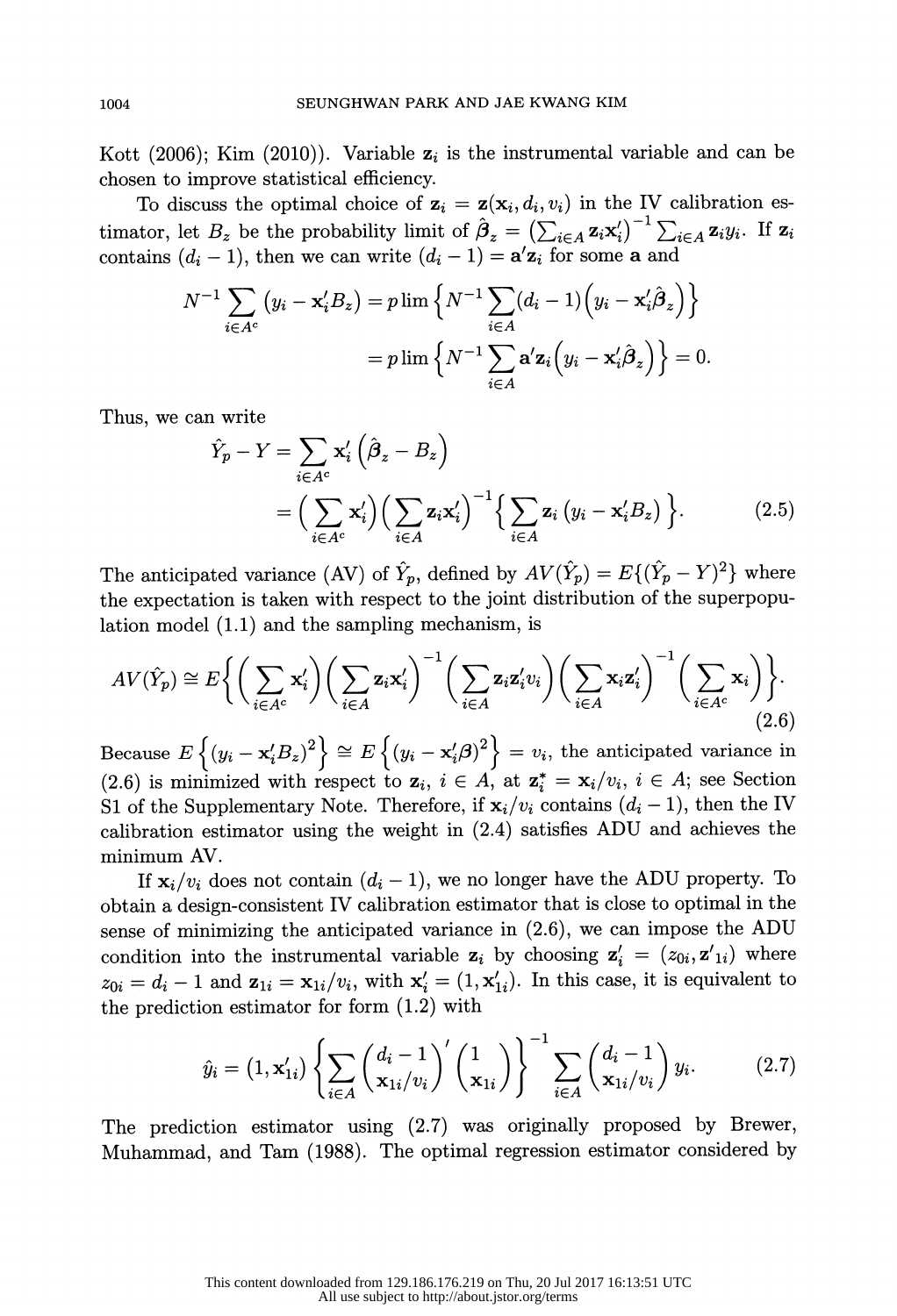Isaki and Fuller (1982), which uses  $\hat{y}_i = \mathbf{x}_i' \hat{\boldsymbol{\beta}}_2$  where  $\hat{\boldsymbol{\beta}}_2 = \left(\sum_{i \in A} \pi_i^{-2} \mathbf{x}_i \mathbf{x}_i'\right)^{-1}$  $\sum_{i\in A} \pi_i^{-2} \mathbf{x}_i y_i$ , under a sampling design with  $\pi_i \propto v_i^{1/2}$  also achieves the minimum AV. Note that the prediction estimator using  $\hat{y}_i = \mathbf{x}'_i \hat{\boldsymbol{\beta}}_2$  also belongs to the class of the IV calibration estimator for form (2.4). As pointed out by Isaki and Fuller (1982), the ADU property holds for the choice of  $\mathbf{x}_i = (\pi_i,\pi_i^2,\mathbf{x}_{1i})$  when  $\hat{y}_i = \mathbf{x}'_i \hat{\boldsymbol{\beta}}_2$  is used in (1.2).

The prediction estimator using  $\hat{y}_i$  in (2.7), which can also be written as an IV calibration estimator using (2.4), has such nice statistical properties as ADU and some optimality under (1.1). However, such optimality is not tenable for multipurpose sampling because there are many y-variables in the survey. The IV calibration estimator using  $(2.4)$  can be quite inefficient for some  $y_i$  if the working model (1.1) is far from the true model. Furthermore, the weights in (2.4) can take extreme values and some modification is needed to guarantee that they satisfy some range restriction.

### 3. Proposed Method

 We consider a calibration estimator that can be viewed as a prediction esti mator under (1.1) and with some range restriction in the weights. The calibration weights in (2.4) can take negative values, and avoiding this has been an important practical problem in survey sampling (Huang and Fuller (1978)).

 Given the instrumental variable in (2.5), the proposed calibration estimator is

$$
\hat{Y}_{cal,p} = \sum_{j \in A} \left\{ 1 + (d_j - 1) \exp\left(\hat{\lambda}_0 + \hat{\lambda}_1' \mathbf{z}_{1j}^*\right) \right\} y_j,\tag{3.1}
$$

where  $\mathbf{z}_{1j}^* = \mathbf{z}_{1j}/(d_j - 1)$ ,  $\exp(-\hat{\lambda}_0) = (N - n)^{-1} \sum_{j \in A} (d_j - 1) \exp(\hat{\lambda}_1'\mathbf{z}_{1j}^*),$  and  $\hat{\lambda}_1$  satisfies (1.4). This estimator is a modified version of the exponential tilting calibration estimator

$$
\hat{Y}_{ET} = \sum_{j \in A} d_j \text{exp}(\hat{\lambda}_0 + \hat{\boldsymbol{\lambda}}_1' \mathbf{z}_{1j}^*) y_j
$$

considered in Kim (2010). The proposed calibration weights satisfy  $\tilde{w}_i > 1$ , which makes sense because a unit in the sample represents at least one unit in the population. Some computational details for finding  $(\lambda_0, \lambda_1)$  are discussed in Section S2 of Supplementary Note.

Using Taylor linearization, we can show that  $\hat{Y}_{cal,p}$  satisfies

$$
N^{-1}(\hat{Y}_{cal,p} - \hat{Y}_p) = o_p(n^{-1/2}).
$$
\n(3.2)

where

$$
\hat{Y}_p = \sum_{i \in A} y_i + \sum_{i \in A^c} \hat{y}_i
$$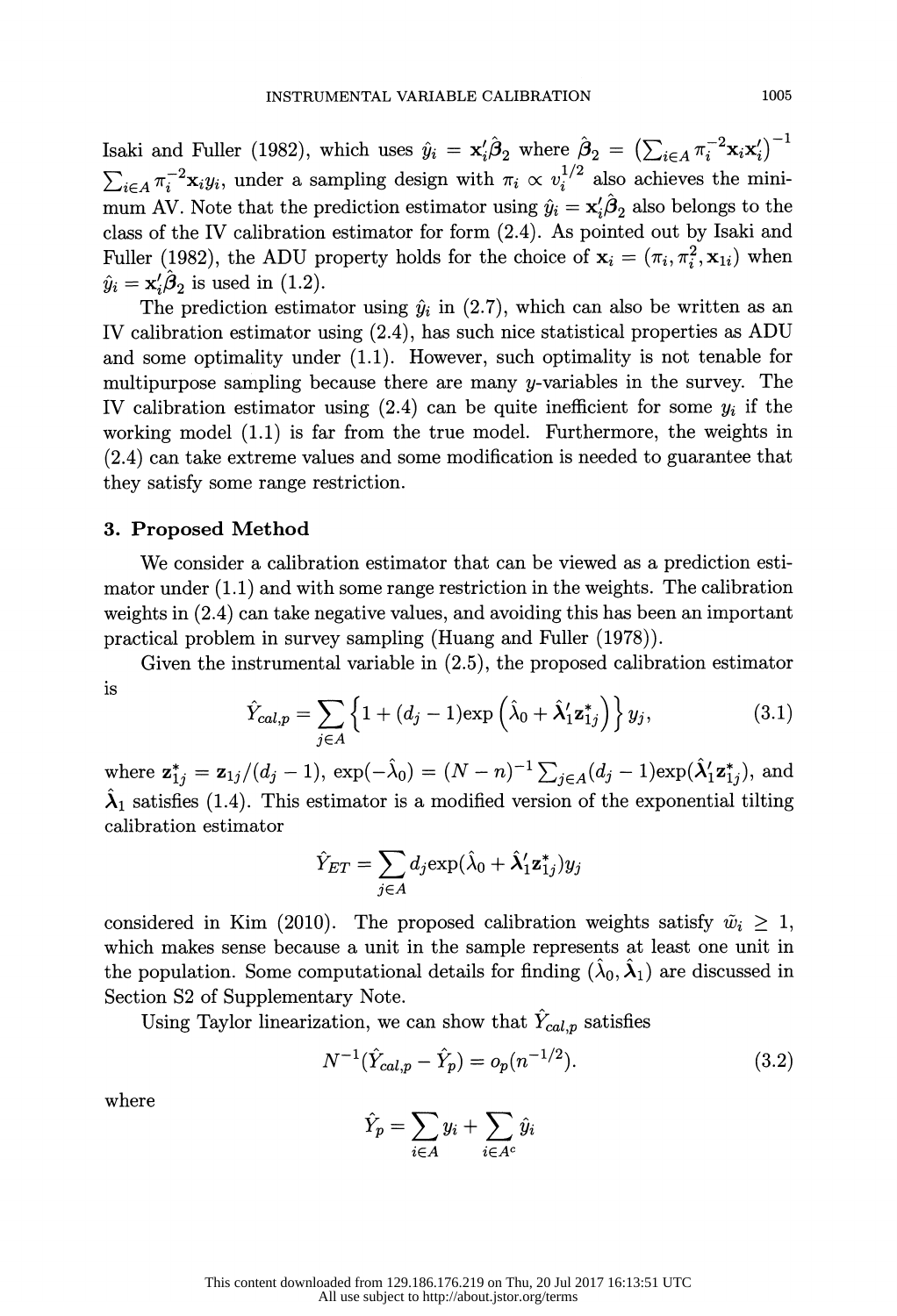with  $\hat{y}_i = \mathbf{x}'_i \hat{\boldsymbol{\beta}}_z$  and

$$
\hat{\boldsymbol{\beta}}_z = \left\{ \sum_{i \in A} \binom{d_i - 1}{\mathbf{z}_{1i}} \binom{1}{\mathbf{x}_{1i}}' \right\}^{-1} \sum_{i \in A} \binom{d_i - 1}{\mathbf{z}_{1i}} y_i.
$$

 A proof of (3.2) is a straightforward application of Theorem 1 of Kim and Park (2010) and is sketched in Section S3 of Supplementary Note. By (3.2), the pro posed calibration estimator is asymptotically equivalent to a prediction estimator using an instrumental variable  $z_i = (d_i - 1, z_{1i})$ . The first component,  $d_i - 1$ , is needed for the ADU property and the other component can be chosen to improve efficiency.

Calibration weight is an exponential function of  $z_{1i}^* = z_{1i}/(d_i - 1)$ ,

$$
w_i = 1 + (d_i - 1) \exp\left(\hat{\lambda}_0 + \hat{\lambda}'_1 \frac{\mathbf{z}_{1i}}{d_i - 1}\right) \tag{3.3}
$$

and extreme values of  $z_{1i}/(d_i - 1)$  can lead to extreme weights. As a remedy, instead of using  $z_{1i} = x_{1i}/v_i$  for optimal estimation, one can take  $c_i$  in  $z_{1i} =$  $\mathbf{x}_{1i}/(v_i c_i)$  so that

$$
\frac{w_i - 1}{d_i - 1} = \exp\left(\hat{\lambda}_0 + \hat{\lambda}_1' \frac{\mathbf{z}_{1i}}{d_i - 1}\right) < K,\tag{3.4}
$$

for a predetermined upper bound K. The choice of  $c_i = 1$  gives us back the best prediction estimator not necessarily satisfying the range restriction in the final weights. Roughly,  $K$  can be in the range of three to five. The proposed method, in line with the range restriction  $w_i \in [1, K)$ , uses  $\mathbf{z}_{1i} = \mathbf{x}_{1i}/(v_i c_i^*),$ where  $c_i^* = 1$  if it satisfies (3.4). Otherwise  $c_i^*$  is the value that makes the ratio  $(w_i - 1)/(d_i - 1)$  equal to K. Use of instrumental variable for range restricted calibration estimation was also considered by Kott (2011).

 For variance estimation, first assume that there is a consistent estimator for the variance of  $\tilde{Y}_d$  given by

$$
\hat{V}(\hat{Y}_d) = \sum_{i \in A} \sum_{j \in A} \Omega_{ij} y_i y_j \tag{3.5}
$$

and that  $\hat{V}(\hat{Y}_d)$  satisfies

$$
\frac{\hat{V}(\hat{Y}_d)}{V(\hat{Y}_d)} = 1 + o_p(1),
$$

for any y with bounded fourth moment. Using  $(3.2)$ , the asymptotic variance of  $\hat{Y}_{cal,p}$  is asymptotically equivalent to the variance of  $\hat{Y}_p$ . Moreover,  $\hat{Y}_p$  can be expressed as  $\hat{Y}_p = \hat{Y}_d + (\mathbf{X} - \hat{\mathbf{X}}_d)^t \hat{\boldsymbol{\beta}}_z$ , since  $\hat{y}_i$  satisfies (2.2). The asymptotic variance of the  $\hat{Y}_p$  has the form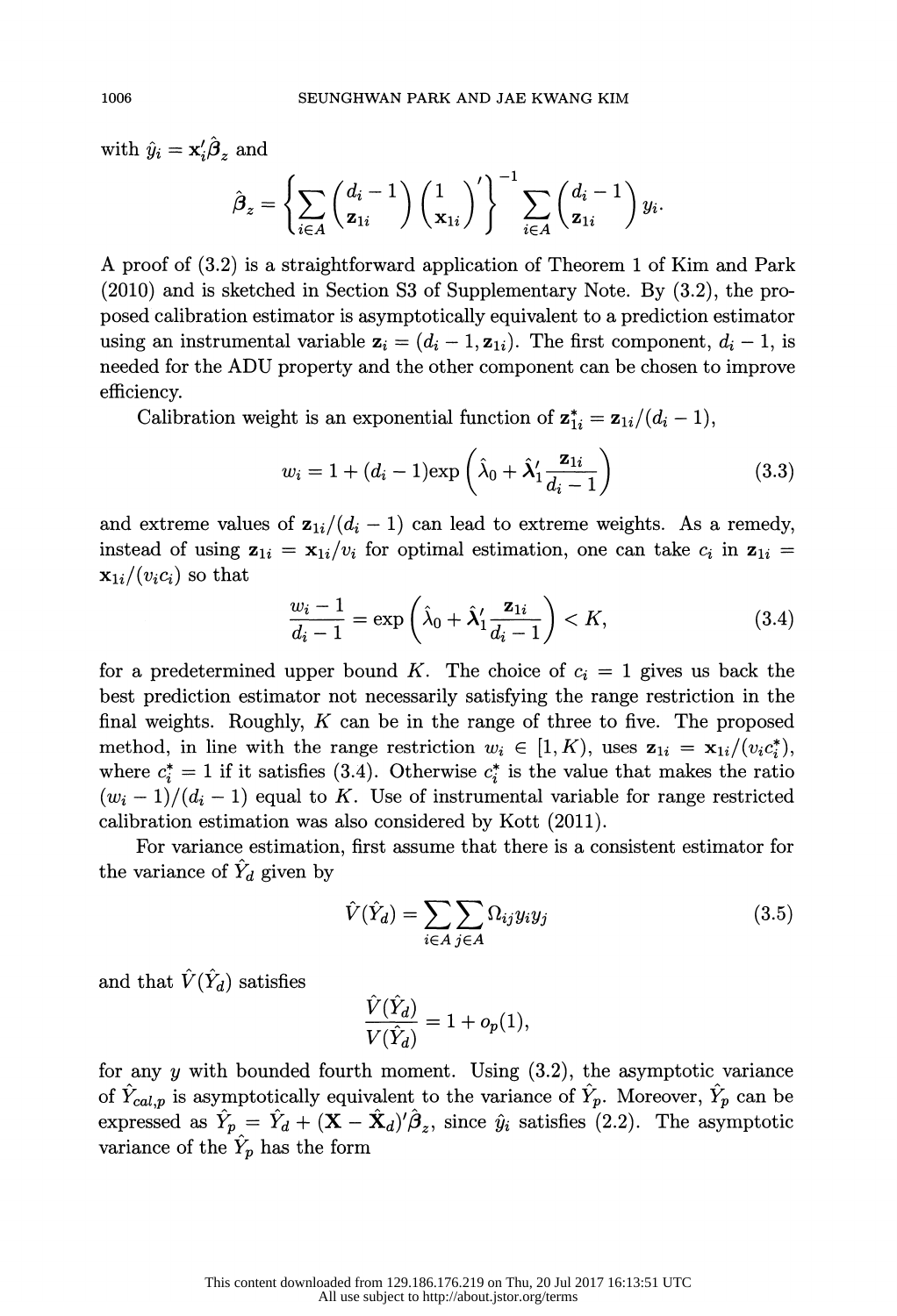#### INSTRUMENTAL VARIABLE CALIBRATION 1007

| Set.                        | Size    | Observation                                         |
|-----------------------------|---------|-----------------------------------------------------|
| Population $(U)$            |         | $X_{1i}$                                            |
| First-phase sample $(A_1)$  | $n_{1}$ | $\mathbf{x}_i = (\mathbf{x}_{1i}, \mathbf{x}_{2i})$ |
| Second-phase sample $(A_2)$ | $n_{2}$ | $\mathbf{x}_i, y_i$                                 |

Table 1. Data structure for two-phase sampling.

$$
V(\hat{Y}_p) \cong V\Big\{\sum_{i\in A} d_i \left(y_i - \mathbf{x}'_i B_z\right)\Big\}.
$$
 (3.6)

Thus the estimator for the variance of  $\hat{Y}_{cal,p}$  has the form

$$
\hat{V}(\hat{Y}_{cal,p}) = \sum_{i \in A} \sum_{j \in A} \Omega_{ij} g_i g_j \left( y_i - \mathbf{x}_i' \hat{\beta}_z \right) \left( y_j - \mathbf{x}_j' \hat{\beta}_z \right),\tag{3.7}
$$

where  $q_i = w_i/d_i$ , with  $w_i$  provided by (3.3).

## 4. Calibration for Two-Phase Sampling

 We discuss an extension of the proposed method to two-phase sampling. Two-phase sampling, or double sampling, is a cost-effective technique widely used in survey sampling (Hidiroglou (2001)); Rao (1973); Kim, Navarro, and Fuller (2006); Fuller (2003)). In two-phase sampling, a first-phase sample  $A_1$  with size  $n_1$  is drawn from the population U under a sampling design with the first-order inclusion probabilities  $\pi_{1k}$ . Given the first-phase sampling  $A_1$ , a second-phase sample  $A_2$  with size  $n_2$  is drawn from  $A_1$  under a sampling scheme with the firstorder conditional probabilities  $\pi_{2k|A_1} = \pi_{2k|1k}$ . We denote the first-phase design weight of unit k as  $d_{1k} = \pi_{1k}^{-1}$ , the second-phase conditional design weight of unit k as  $d_{2k|1k} = \pi_{2k|1k}^{-1}$ , and the final design weight as  $d_{2k} = d_{1k}d_{2k|1k}$ . Assume that there is a vector of auxiliary variables that can be partitioned as  $\mathbf{x}'_k = (\mathbf{x}_{1k}, \mathbf{x}_{2k})'$ , with  $x_{1k}$  observed for the entire population and  $x_{2k}$  observed up to the first-phase sample. The study variable  $y$  is observed only in the second-phase sample  $A_2$ . Table 1 presents the data structure of two-phase sampling.

 In this two-phase sampling setup, we can consider a prediction estimator for  $Y = \sum_{i=1}^N y_i$  of the form

$$
\hat{Y}_{tp,p} = \sum_{j \in A_2} y_j + \sum_{j \in A_1/A_2} \hat{y}_{2j} + \sum_{j \in U/A_1} \hat{y}_{1j}, \tag{4.1}
$$

where  $\hat{y}_{1j} = \mathbf{x}'_{1j} \hat{\mathbf{B}}_1$ ,  $\hat{y}_{2j} = \mathbf{x}'_j \hat{\boldsymbol{\beta}}$  with

$$
\hat{\mathbf{B}}_1 = \bigg(\sum_{j \in A_1} \frac{\mathbf{x}_{1j} \mathbf{x}'_{1j}}{v_j}\bigg)^{-1} \bigg\{\sum_{j \in A_2} \frac{\mathbf{x}_{1j} y_j}{v_j} + \sum_{j \in A_1/A_2} \frac{\mathbf{x}_{1j} \hat{y}_{2j}}{v_j}\bigg\},\
$$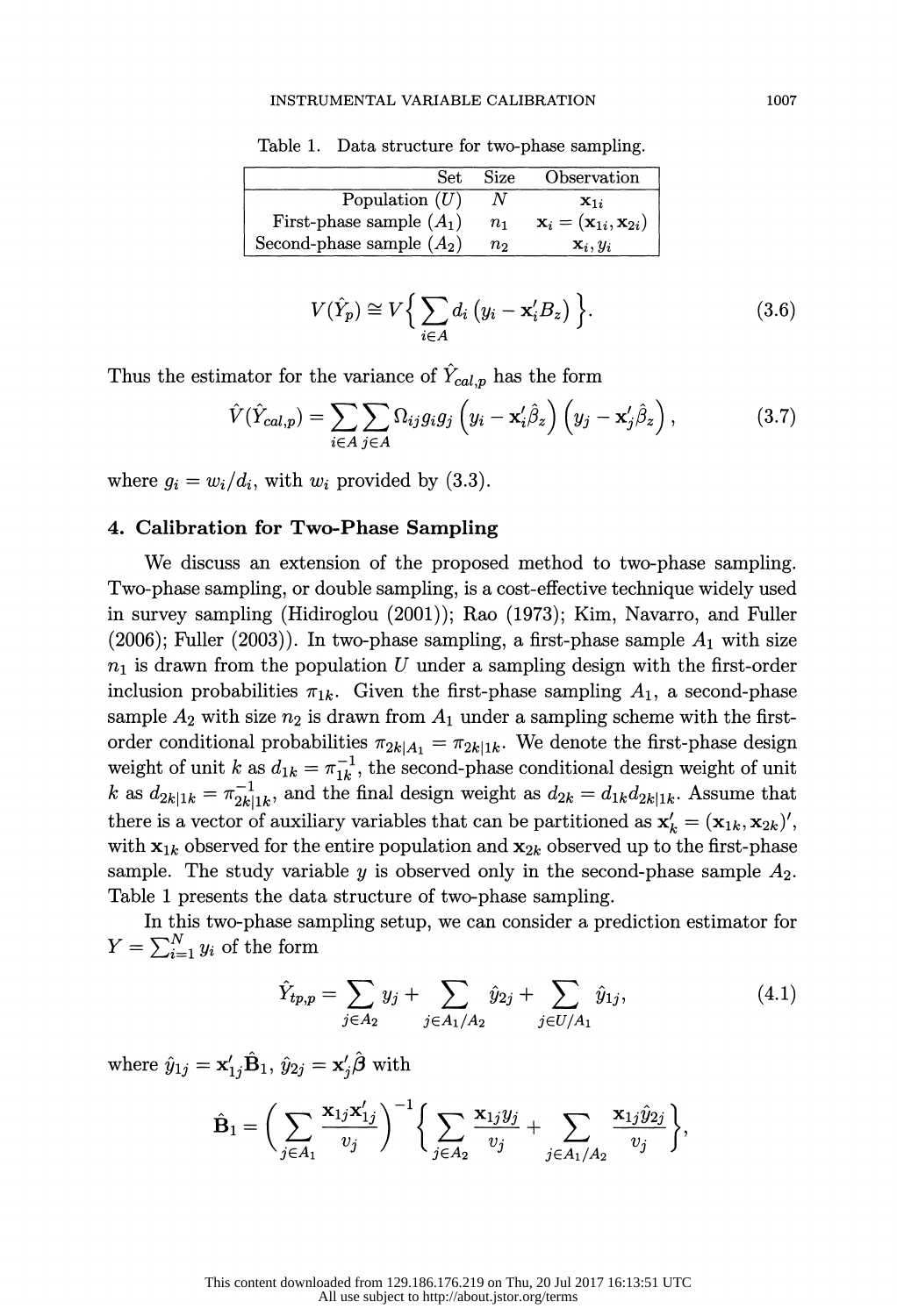$$
\hat{\boldsymbol{\beta}}=(\hat{\boldsymbol{\beta}}_1',\hat{\boldsymbol{\beta}}_2')'=\bigg(\sum_{j\in A_2}\frac{\mathbf{x}_j\mathbf{x}_j'}{v_j}\bigg)^{-1}\sum_{j\in A_2}\frac{\mathbf{x}_jy_j}{v_j}.
$$

Here, the implicit model is

$$
y_i = \mathbf{x}'_i \boldsymbol{\beta} + e_i \tag{4.2}
$$

with  $e_i \sim (0, v_i)$ . By the definition of  $\hat{y}_{2i}$ , we can write  $\hat{\mathbf{B}}_1 = \hat{\boldsymbol{\beta}}_1 + \hat{\boldsymbol{\beta}}_{1,x} \hat{\boldsymbol{\beta}}_2$ , where

$$
\hat{\boldsymbol{\beta}}_{1,x} = \bigg(\sum_{j\in A_1} \frac{\mathbf{x}_{1j}\mathbf{x}'_{1j}}{v_j}\bigg)^{-1} \sum_{j\in A_1} \frac{\mathbf{x}_{1j}\mathbf{x}'_{2j}}{v_j}.
$$

After some algebra,  $\hat{Y}_{tp,p}$  in (4.1) can be expressed as

$$
\hat{Y}_{tp,p} = \sum_{j \in U} \mathbf{x}'_{1j} \hat{\mathbf{B}}_1 + \sum_{j \in A_1} (\mathbf{x}'_{2j} - \mathbf{x}'_{1j} \hat{\boldsymbol{\beta}}_{1,x}) \hat{\boldsymbol{\beta}}_2 + \sum_{j \in A_2} (y_j - \mathbf{x}'_j \hat{\boldsymbol{\beta}})
$$
\n
$$
= \sum_{j \in U} \hat{y}_{1j} + \sum_{j \in A_1} (\hat{y}_{2j} - \hat{y}_{1j}) + \sum_{j \in A_2} (y_j - \hat{y}_{2j}).
$$
\n(4.3)

 However, the prediction estimator (4.3) does not necessarily satisfy the ADU property.

To satisfy ADU, we consider more general predicted values for  $y$  using the instrumental vector variable  $\mathbf{z}_i = \mathbf{z}(\mathbf{x}_i, d_{1i}, d_{2i}, v_i)$ , with  $\mathbf{z}_i = (\mathbf{z}'_{1i}, \mathbf{z}'_{2i})'$  where  $\mathbf{z}_{1i}$ is available for the population and  $z_{2i}$  is available up to  $A_1$ . Let  $\hat{y}_{1i,z} = x'_{1i} \hat{B}_{1,z}$ ,  $\hat{y}_{2i,z} = \mathbf{x}_i' \hat{\boldsymbol{\beta}}_z$ , where  $\hat{\mathbf{B}}_{1,z} = (\hat{\boldsymbol{\beta}}_{1,z} + \hat{\boldsymbol{\beta}}_{x,z} \hat{\boldsymbol{\beta}}_{2,z}), \hat{\boldsymbol{\beta}}_{x,z} = (\sum_{j \in A_1} \mathbf{z}_{1j} \mathbf{x}_{1j}')^{-1} \sum_{j \in A_1}$  $\mathbf{z}_{1j}\mathbf{x}'_{2j}$ , and  $\hat{\boldsymbol{\beta}}_z = (\hat{\boldsymbol{\beta}}'_{1,z}, \hat{\boldsymbol{\beta}}'_{2,z})' = \left(\sum_{j\in A_2} \mathbf{z}_j\mathbf{x}'_j\right)^{-1} \sum_{j\in A_2} \mathbf{z}_jy_j$ . Then a prediction estimator under two-phase sampling using the instrumental variable  $z_i$  has the form of

$$
\hat{Y}_{tp,z} = \sum_{j \in A_2} y_j + \sum_{j \in A_1/A_2} \hat{y}_{2j,z} + \sum_{j \in U/A_1} \hat{y}_{1j,z} \n= \sum_{j \in U} \hat{y}_{1j,z} + \sum_{j \in A_1} (\hat{y}_{2j,z} - \hat{y}_{1j,z}) + \sum_{j \in A_2} (y_j - \hat{y}_{2j,z}).
$$
\n(4.4)

If  $(d_{1i} - 1)$  is included in  $z_{1i}$  and  $(d_{2i} - 1)$  is included in  $z_i$ , then  $\hat{Y}_{tp,z}$  can be If  $(d_{1i} - 1)$  is included in  $z_{1i}$  and  $(d_{2i})$ <br>expressed as

$$
\hat{Y}_{tp,r} = \sum_{j \in U} \hat{y}_{1j,z} + \sum_{j \in A_1} d_{1j} \left( \hat{y}_{2j,z} - \hat{y}_{1j,z} \right) + \sum_{j \in A_2} d_{2j} \left( y_j - \hat{y}_{2j,z} \right). \tag{4.5}
$$

Expression (4.5) suggests that  $\hat{Y}_{tp,z}$  satisfies the ADU property. Thus, we assume<br>that  $(d_{11}, -1)$  and  $(d_{21}, -1)$  are included in the column grace of  $\sigma_{11}$  and  $\sigma_{12}$ Expression (4.5) suggests that  $\hat{Y}_{tp,z}$  satisfies the ADU property. Thus, we assume that  $(d_{1i} - 1)$  and  $(d_{2i} - 1)$  are included in the column space of  $z_{1i}$  and  $z_i$ , respectively. that  $(d_{1i} - 1)$  and  $(d_{2i} - 1)$  are included in the column space of  $z_{1i}$  and  $z_i$ , respectively.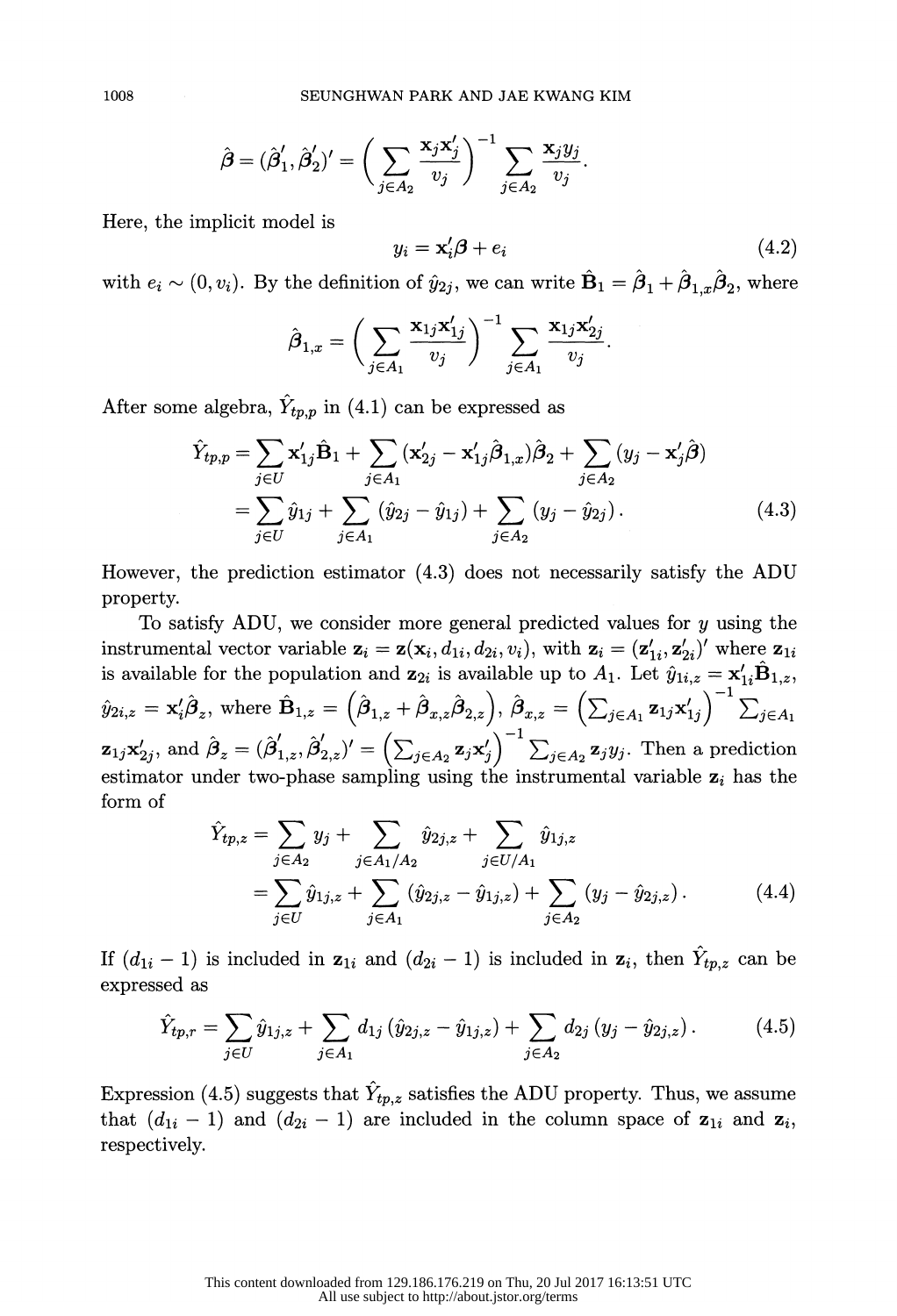Note that we can express

$$
\hat{Y}_{tp,z} = \sum_{i \in A_2} w_{1i} y_i + \sum_{i \in A_1/A_2} w_{1i} \hat{y}_{2i,z} = \sum_{i \in A_2} w_{2i} y_i,
$$

where

$$
w_{1i} = 1 + \sum_{j \in A_1^c} \mathbf{x}'_{1j} \bigg( \sum_{j \in A_1} \mathbf{z}_{1j} \mathbf{x}'_{1j} \bigg)^{-1} \mathbf{z}_{1i},
$$
(4.6)

$$
w_{2i} = w_{1i} + \sum_{i \in A_1/A_2} w_{1i} \mathbf{x}'_i \bigg( \sum_{j \in A_2} \mathbf{z}_j \mathbf{x}'_j \bigg) \quad \mathbf{z}_i
$$
  
= 1 + \bigg( \sum\_{i \in A\_1} w\_{1i} \mathbf{x}\_i - \sum\_{i \in A\_2} \mathbf{x}\_i \bigg)' \bigg( \sum\_{j \in A\_2} \mathbf{z}\_j \mathbf{x}'\_j \bigg)^{-1} \mathbf{z}\_i. \tag{4.7}

The weights  $w_{1i}$  and  $w_{2i}$  satisfy

$$
\sum_{i \in A_1} w_{1i} \mathbf{x}_{1i} = \sum_{i \in U} \mathbf{x}_{1i} \tag{4.8}
$$

$$
\sum_{i \in A_2} w_{2i} \mathbf{x}_i = \sum_{i \in A_1} w_{1i} \mathbf{x}_i.
$$
 (4.9)

Thus, both  $w_{1i}$  and  $w_{2i}$  are well calibrated for the population total of  $x_{1i}$  and also provide consistency for  $x_{2i}$ . Such calibration can be called two-step calibration, as discussed by Dupont (1995). In step one,  $w_{1i}$  are constructed to satisfy (4.8). In step two,  $w_{2i}$  are constructed to satisfy (4.9) using the calibration weights  $w_{1i}$  computed from step one. The resulting calibration estimator is efficient if the linear model (4.2) holds. Modified exponential-tilting calibration weights can be constructed similarly.

 The two-step calibration method requires that we observe the individual information of  $\mathbf{x}_i$  in  $A_1$  when computing  $w_{1i}$  from (4.8). Instead of using (4.8) in step one and (4.9) in step two, the following two-step calibration method can also be considered.

Step 1: For  $i \in A_2$ , compute the initial calibration weights  $w_{2i}^{(1)}$  from  $A_2$ ,

$$
w_{2i}^{(1)} = 1 + (d_{2i} - 1) \exp\left(\hat{\lambda}_0^{(1)} + \frac{\mathbf{z}_{1i}'}{d_{2i} - 1}\hat{\lambda}_1^{(1)} + \frac{\mathbf{z}_{2i}'}{d_{2i} - 1}\hat{\lambda}_2^{(1)}\right),
$$

where  $(\hat{\lambda}_0^{(1)}, \hat{\lambda}_1^{(1)}, \hat{\lambda}_2^{(1)})$  satisfies

$$
\sum_{i \in A_2} w_{2i}^{(1)} \mathbf{x}_i = \sum_{i \in A_1} d_{1i} \mathbf{x}_i.
$$
 (4.10)

Step 2: Use  $w_{2i}^{(1)}$  in [Step 1] to compute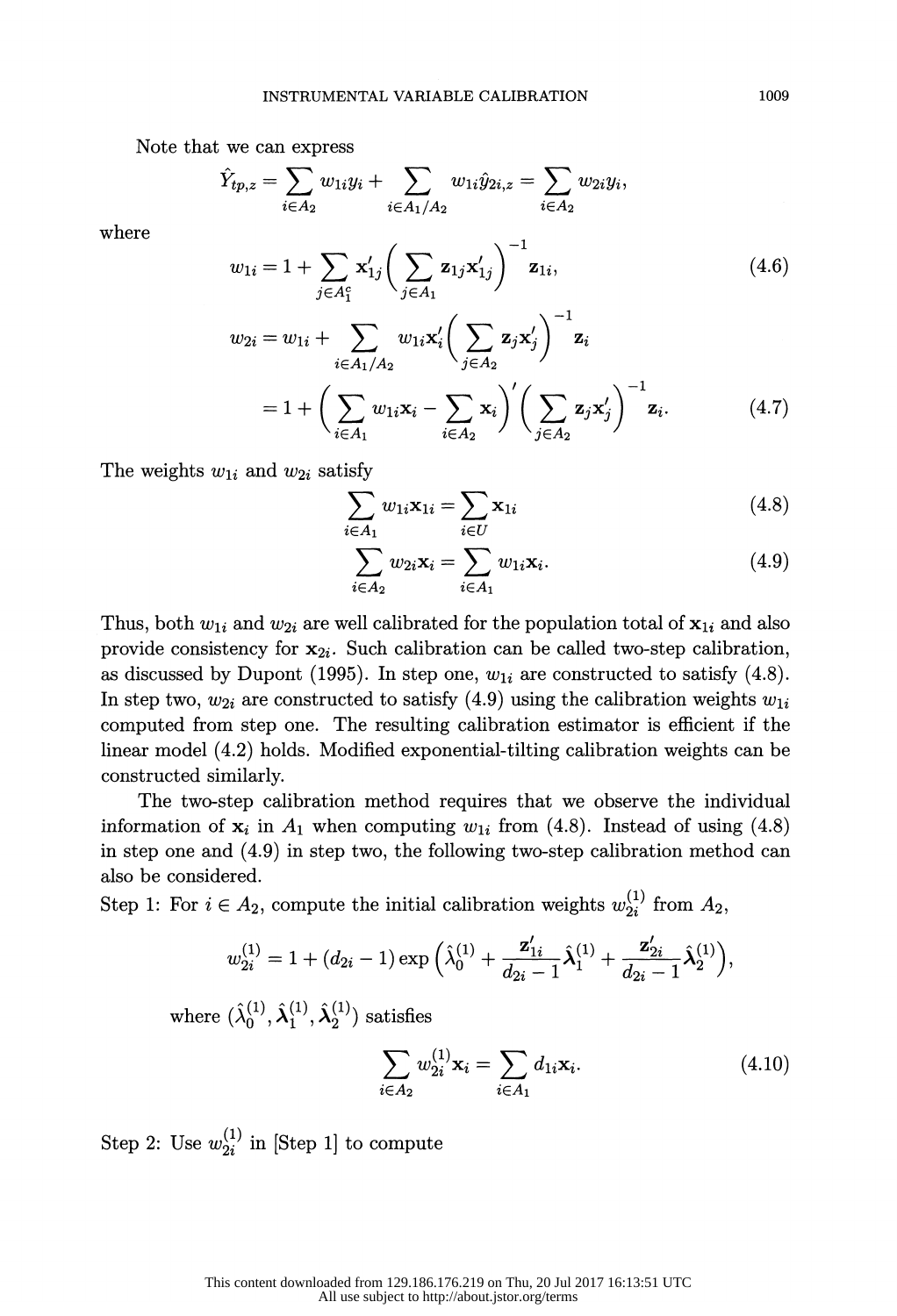$$
w_{2i}^{(2)} = 1 + \left(w_{2i}^{(1)} - 1\right) \exp\left\{\hat{\lambda}_0^{(2)} + \left(\frac{d_{2i}}{d_{1i}}\right) \frac{\mathbf{z}_{1i}'}{w_{2i}^{(1)} - 1} \hat{\lambda}_1^{(2)}\right\},\
$$
  
where  $(\hat{\lambda}_0^{(2)}, \hat{\lambda}_1^{(2)})$  satisfies  

$$
\sum_{i \in A_2} w_{2i}^{(2)} \mathbf{x}_{1i} = \sum_{i \in U} \mathbf{x}_{1i}.
$$
 (4.11)

 Such a two-step calibration does not need to compute the calibration weights  $w_{1i}$  for the first-phase sample, which is quite convenient in practice. In Section S4 of Supplementary Note, we briefly show that the proposed two-step calibration method for two-phase sampling is asymptotically equivalent to the classical two step calibration method in  $(4.8)$  –  $(4.9)$ .

#### 5. Simulation Study

 To compare the estimators, we performed a limited simulation study. We considered two study variables,  $y_1$  and  $y_2$ , and generated a population of size  $N = 10,000$  with

$$
x_i \sim N(4, 1),
$$
  
\n
$$
e_i \sim N(0, 0.25x_i^2),
$$
  
\n
$$
z_i \sim 0.5x_i + \chi^2(0.5) + 5
$$
  
\n
$$
y_{1i} = 1 + x_i + e_i,
$$
  
\n
$$
y_{2i} = (x_i - 1)^2 + e_i,
$$

with  $x_i$  and  $e_i$  independent. From the population, we generated  $B = 2,000$ Monte Carlo samples, of sizes  $n = 500$  and  $n = 1,000$ , under simple random sampling and probability proportional to size  $z_i$  sampling with replacement. The parameters of interest are population means for  $y_1$  and  $y_2$ . We considered five estimators: direct estimator without calibration, denoted by HT; generalized regression estimator of Deville and Särndal (1992), denoted by GREG; best linear prediction estimator, denoted by *Prediction*; bias-corrected prediction estimator, denoted by  $B - C$  prediction; proposed calibration estimator, denoted by New. Under (1.1) with  $v_i = x_i^2$ , the five estimators are

$$
HT \qquad : \sum_{i \in A} d_i y_i,
$$
\n
$$
GREG \qquad : \sum_{i \in A} d_i y_i + (\sum_{i=1}^N \mathbf{x}'_i - \sum_{i \in A} d_i \mathbf{x}'_i) \left(\sum_{i \in A} d_i \frac{\mathbf{x}_i \mathbf{x}'_i}{v_i}\right)^{-1} \sum_{i \in A} d_i \frac{\mathbf{x}_i y_i}{v_i},
$$
\n
$$
Prediction \qquad : \sum_{i \in A} y_i + \sum_{i \in A} \mathbf{x}'_i \left(\sum_{i \in A} \frac{\mathbf{x}_i \mathbf{x}'_i}{v_i}\right)^{-1} \sum_{i \in A} \frac{\mathbf{x}_i y_i}{v_i},
$$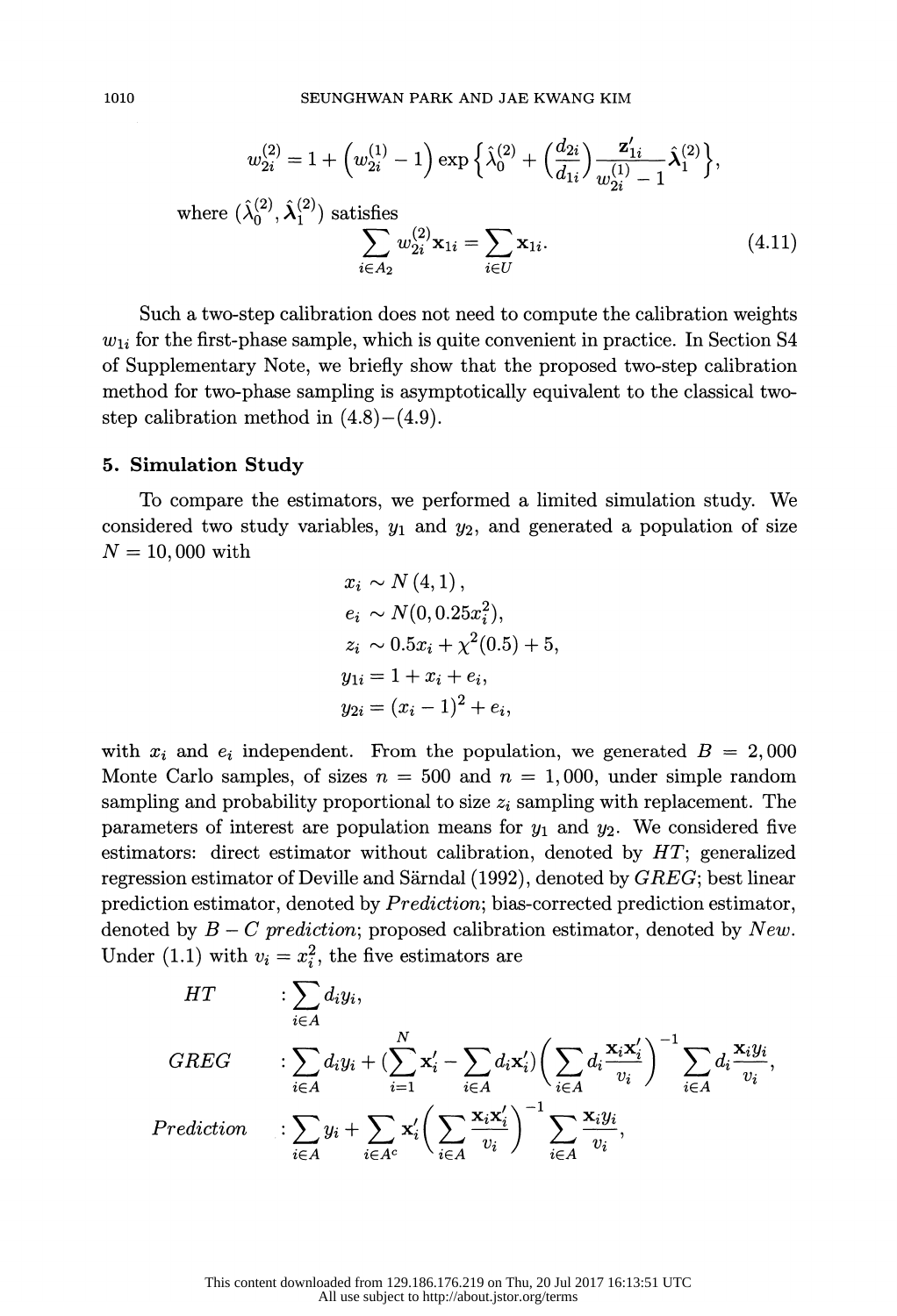$$
B-C\,\,prediction: \sum_{i\in A} y_i + \sum_{i\in A^c} \mathbf{x}_i' \bigg(\sum_{i\in A} \mathbf{z}_i \mathbf{x}_i'\bigg)^{-1} \sum_{i\in A} \mathbf{z}_i y_i,
$$
  
\n
$$
New \qquad : \sum_{i\in A} \left\{1 + (d_i - 1) \exp(\hat{\lambda}_0 + \hat{\lambda}_1' z_{1i}^*)\right\} y_i.
$$

For deriving the bias-corrected estimators, we used  $z_i = (d_i - 1, x_i/v_i)$ , and for deriving the proposed calibration estimators  $z_{1i}^* = x_i / \{v_i(d_i - 1)\}.$ 

 The bias and the mean squared errors of the five estimators for the two population means are presented in Table 2. All estimators have smaller mean squared errors than the HT estimator, as expected. The prediction estimator is the most efficient in terms of mean squared error for  $y_1$  because the working linear regression model is true for variable  $y_1$ . The mean squared errors of the GREG and B-C prediction estimators are slightly higher than that of the pre diction estimator, but the bias of the GREG estimator and the B-C prediction estimator are smaller for  $y_2$ . The calibration estimator is similar to the B-C prediction estimator in terms of the two criteria for estimating  $y_1$ . For  $y_2$ , since the linear regression model is not a good fit, the prediction estimator demon strates significant bias. The proposed calibration estimator is more robust than the other three estimators in term of both bias and mean squared error.

 We considered variance estimation only for bias-corrected prediction and the proposed calibration estimator. The linearization variance estimator in (2.6) was used to compute the variance of each estimator in the simulation. The Monte Carlo relative biases of the linearization variance estimators are all less than 5% in absolute values; they are not presented here.

#### 6. Data Example

 To compare the proposed estimator with other estimators we used a small sample of segments from the 1997 National Resource Inventory for the state of Missouri that is presented in Table 2.8 of Fuller (2009). In this sample with all 80 segments chosen from three strata, 79 segments have three sample points and one segment has only two sample points. The sampling design features stratified random sampling for segments and second-stage sampling selected with two or three points within segments. The variable "Weight" in the table is the inverse of the sampling rate and "Segment Size" is the total area of the segment in acres. The variable "Cultivated Cropland" is the fraction of points having cropland in active use multiplied by the segment size. Other variables, "Forest" and "Federal", are defined in the same way.

 As for auxiliary variables, the variables "Segment Size" and "Federal" can be considered. We included indicators for three strata in the regression so that the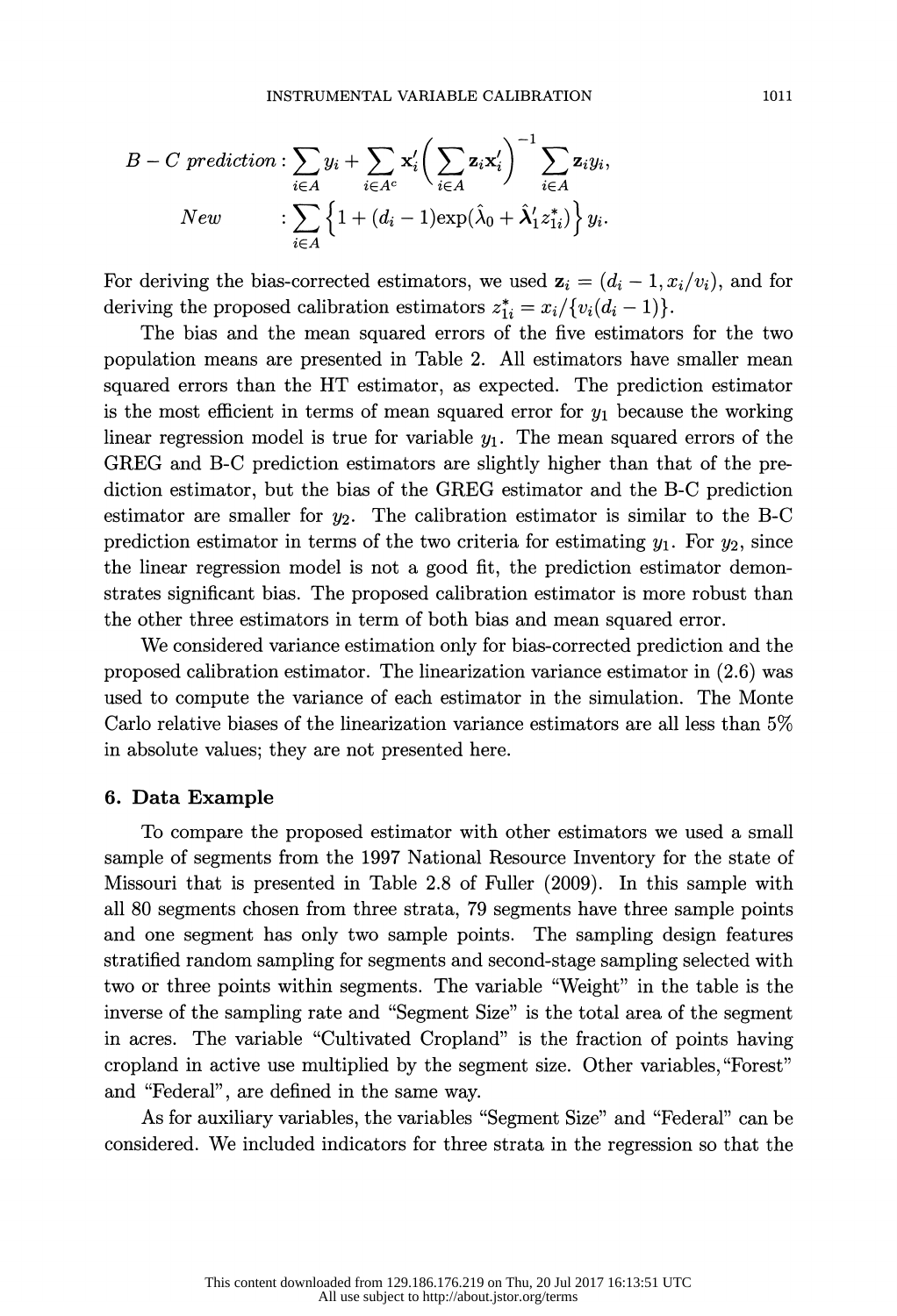|           | Sample Size<br>Estimator | <b>SRS</b>       |           | <b>PPS</b>  |            |        |
|-----------|--------------------------|------------------|-----------|-------------|------------|--------|
| Parameter |                          | <b>Bias</b>      | MSE       | <b>Bias</b> | <b>MSE</b> |        |
| $E(Y_1)$  | 500                      | HT               | $-0.0026$ | 0.0096      | $-0.0040$  | 0.0098 |
|           |                          | GREG             | $-0.0021$ | 0.0082      | $-0.0023$  | 0.0085 |
|           |                          | Prediction       | $-0.0002$ | 0.0081      | 0.0065     | 0.0082 |
|           |                          | $B-C$ prediction | $-0.0021$ | 0.0082      | $-0.0022$  | 0.0085 |
|           |                          | New              | $-0.0021$ | 0.0082      | $-0.0022$  | 0.0085 |
|           | 1000                     | HT               | 0.0004    | 0.0043      | $-0.0034$  | 0.0047 |
|           |                          | ${\it GREG}$     | $-0.0015$ | 0.0036      | $-0.0022$  | 0.0042 |
|           |                          | Prediction       | 0.0002    | 0.0035      | 0.0061     | 0.0041 |
|           |                          | $B-C$ prediction | $-0.0014$ | 0.0036      | $-0.0021$  | 0.0042 |
|           |                          | New              | $-0.0014$ | 0.0036      | $-0.0021$  | 0.0042 |
| $E(Y_2)$  | 500                      | HT               | $-0.0013$ | 0.0790      | $-0.0097$  | 0.0694 |
|           |                          | ${\it GREG}$     | $-0.0036$ | 0.0147      | $-0.0089$  | 0.0173 |
|           |                          | Prediction       | $-0.2111$ | 0.0611      | $-0.1438$  | 0.0474 |
|           |                          | $B-C$ prediction | $-0.0028$ | 0.0120      | $-0.0066$  | 0.0141 |
|           |                          | New              | 0.0006    | 0.0121      | $-0.0012$  | 0.0139 |
|           | 1000                     | HT               | 0.0092    | 0.0360      | $-0.0091$  | 0.0338 |
|           |                          | ${\it GREG}$     | $-0.0015$ | 0.0069      | $-0.0083$  | 0.0085 |
|           |                          | Prediction       | $-0.1999$ | 0.0477      | $-0.1513$  | 0.0458 |
|           |                          | $B-C$ prediction | $-0.0031$ | 0.0057      | $-0.0067$  | 0.0066 |
|           |                          | New              | $-0.0012$ | 0.0057      | $-0.0029$  | 0.0065 |

Table 2. Monte Carlo Biases and Mean squared errors of the five point estimators.

| Table 3. Alternative Estimators and Standard Errors. |
|------------------------------------------------------|
|------------------------------------------------------|

| Model Variance        | Estimator        | Cultivated | Forest  | Other   |
|-----------------------|------------------|------------|---------|---------|
|                       | GREG             | 156.88     | 74.74   | 178.28  |
| $\gamma = 0$          |                  | (16.73)    | (13.72) | (17.19) |
|                       | $B-C$ prediction | 156.89     | 74.77   | 178.25  |
|                       |                  | (16.73)    | (13.74) | (17.17) |
|                       | Calibration      | 156.58     | 74.72   | 178.6   |
|                       |                  | (16.58)    | (13.74) | (17.12) |
| $\hat{\gamma} = 1.31$ | GREG             | 156.24     | 75.05   | 178.61  |
|                       |                  | (16.50)    | (13.77) | (17.15) |
|                       |                  | 156.41     | 74.82   | 178.67  |
|                       | $B-C$ prediction | (16.53)    | (13.74) | (17.11) |
|                       | Calibration      | 156.19     | 74.98   | 178.72  |
|                       |                  | (16.46)    | (13.76) | (17.10) |

 sampling design would be noninformative. To estimate total acres of cultivated cropland, the main variable of interest, we considered the model

$$
y_i = \beta_1 x_{1i} + \beta_2 x_{2i} + \beta_3 x_{3i} + \beta_4 x_{4i} + \beta_5 x_{5i} + e_i,
$$

where  $y_i$  is the acres of cultivated cropland,  $(x_{1i}, x_{2i}, x_{3i})$  is the vector of stratum indicators for segment i,  $x_{4i}$  is the total area of segment i,  $x_{5i}$  is federal acres,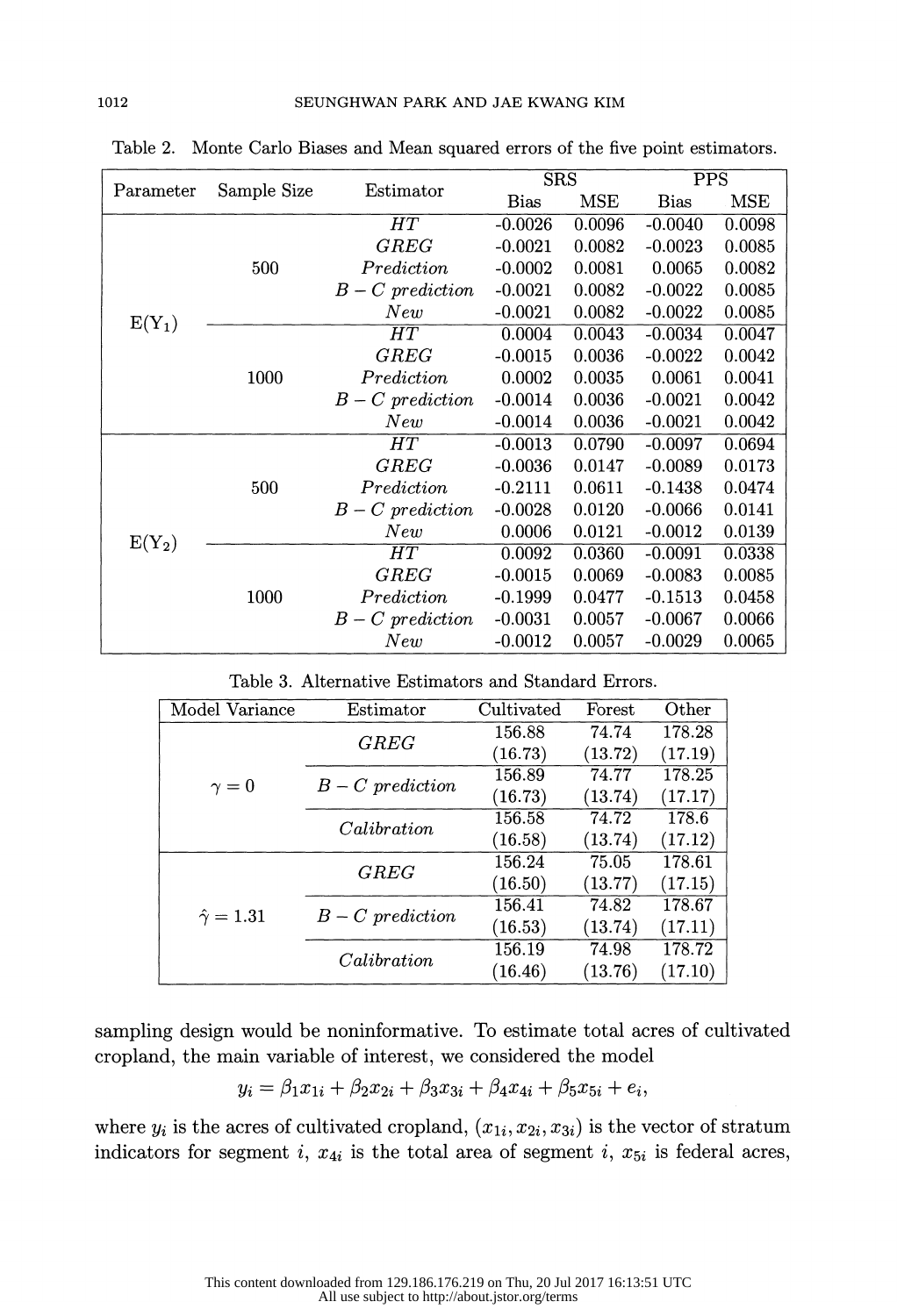and  $e_i \sim N(0, \sigma_e^2 x_{4i}^{\gamma}).$ 

To estimate  $\gamma$ , we considered the regression model:

$$
\log(\hat{e}_i^2) = \log(\sigma_e^2) + \gamma \log(x_{4i}) + u_i,
$$

where  $u_i \sim N(0, \sigma_u^2)$ . The procedure of estimating  $\beta$  and  $\gamma$  can be iterated with initial values calculated by the ordinary least squares method. Similar estimation procedures are also discussed in Valliant, Dorfman, and Royall (2000).

 For deriving the total average of cultivated cropland, we considered three estimators using model variance that depends on  $\gamma$ : generalized regression estimator, GREG, bias-corrected prediction estimator,  $B - C$  prediction, and the proposed calibration estimator, Calibrtaion. In addition to cultivated cropland, we also estimated the total acres of forest and nonfederal land in other categories.

Table 3 presents the resulting estimators and their standard errors for  $\gamma = 0$ and  $\hat{\gamma} = 1.31$ . From Table 3, we conclude that it is a more reasonable assumption that the model variance depends on  $x_{4i}$ , since the estimators computed when we assume that the model variance depends on  $x_{4i}$  have smaller standard errors for total acres of cultivated cropland than the estimators calculated under constant variance assumption. The generalized regression and bias-corrected estimators show similar performance in terms of standard errors under both model variance assumptions. The proposed calibration estimator for the total area of cultivated cropland, when model variance is proportional to  $x_{4i}^{\gamma}$ , is the most efficient among the estimators considered. For estimating total area of forest and other non federal land categories, the three estimators do not have significant differences in biases and mean squared errors.

### 7. Concluding Remarks

 Calibration constraint is important in survey estimation. Using a predic tion model, instrumental variables can be constructed to achieve optimality in the sense of minimizing the anticipated variance among the class of asymptotic design unbiased estimators satisfying the calibration constraint. The proposed instrumental-variable calibration estimator can be modified to achieve range re strictions on the final weights. The proposed method can be directly applied to two-phase sampling. An alternative two-step calibration method is discussed.

 Optimality of the proposed estimator is based on the linear regression model with known variance function. Further investigation of the departure from the model assumptions is a topic of future research.

### Acknowledgement

 We thank an anonymous referee and an associate editor for their construc tive comments. The research of the second author was partially supported by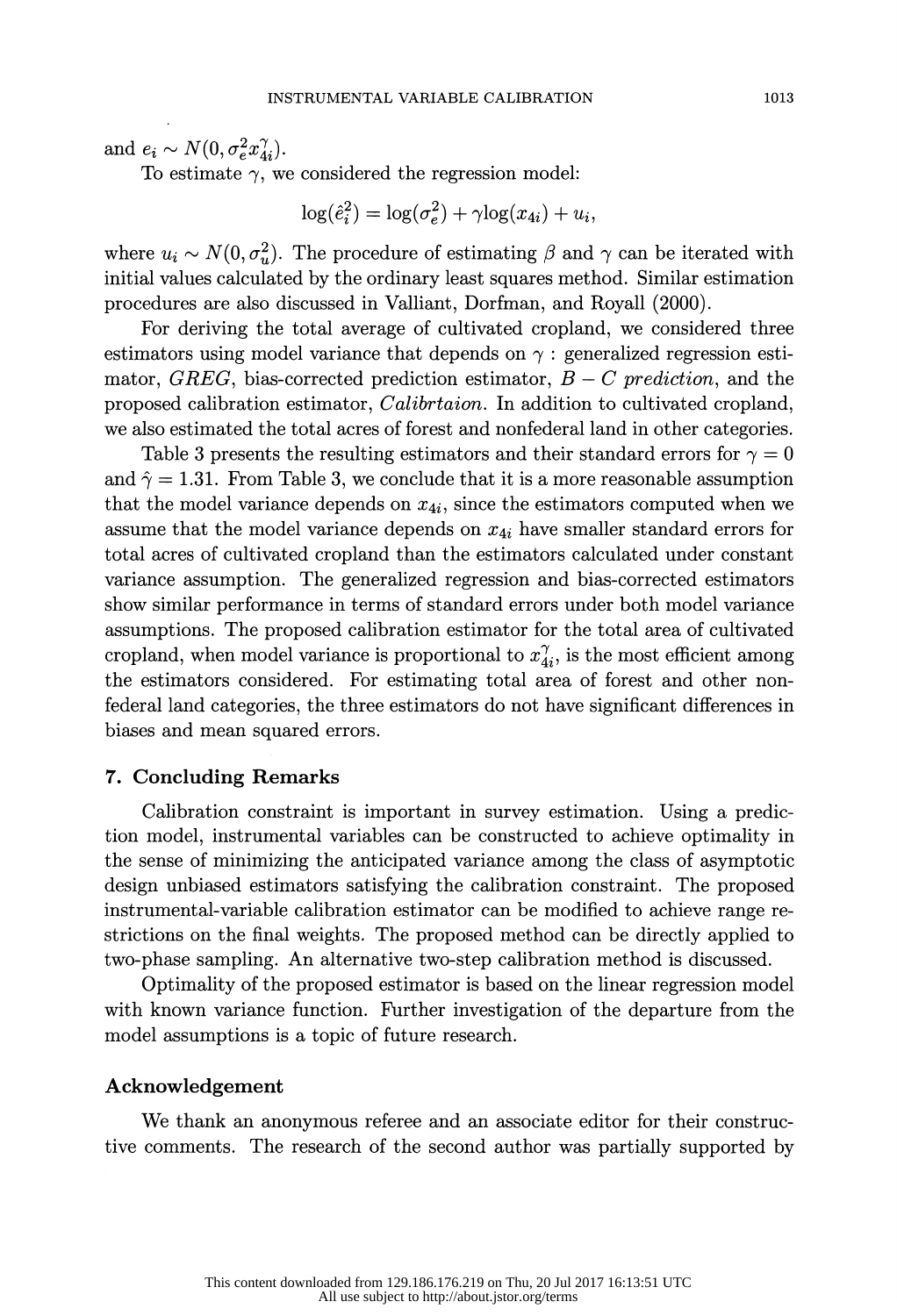a Cooperative Agreement between the US Department of Agriculture Natural Resources Conservation Service and Iowa State University.

# References

- Brewer, Κ. R. W. (1963). Ratio estimation in finite populations: some results deductible from the assumption of an underlying stochastic process. Austral. J. Statist. 5, 962-973.
- Brewer, K. R. W. (1979). A class of robust sampling designs for large-scale surveys. J. Amer. Statist. Assoc. 74, 911-915.
- Brewer, K. R. W., Muhammad, H. and Tam, S. M. (1988). How nearly can model-based pre diction and design-based estimation be reconciled? J. Amer. Statist. Assoc. 83, 128-132.
- Deville, J. C. and Sarndal, C. E. (1992). Calibration estimators in survey sampling. J. Amer. Statist. Assoc. 87, 376-382.
- Dupont, F. (1995). Alternative adjustment where there are several levels of auxiliary informa tion. Surv. Methodol. 21, 125-135.
- Estavo, V. M., and Särndal, C. E. (2000). A functional form approach to calibration. J. Official Statist. 16, 379-399.
- Firth, D. and Bennett, K. E. (1998). Robust models in probability sampling. J. Roy. Statist. Soc. Ser. Β 60, 3-21.
- Fuller, W. A. (2002). Regression estimation for survey samples. Surv. Methodol. 28, 5-23.
- Fuller, W. A. (2003). Estimation for multiple phase samples. In Analysis of Survey Data, (Edited by R. L. Chambers and C. J. Skinner), 307-322. Wiley, Chichester.
- Fuller, W. A. (2009). Sampling Statistics. Wiley, Hoboken, NJ.
- Hidiroglou, M. A. (2001). Double sampling. Surv. Methodol. 27, 143-154.
- Huang, Ε. T. and Fuller, W. A. (1978). Nonnegative regression estimation for sample survey data. Proceedings of the Social Statistics Section, American Statistical Association, 300-305.
- Isaki, C. T. and Fuller, W. A. (1982). Survey design under the regression superpopulation model. J. Amer. Statist. Assoc. 77, 89-96.
- Kim, J. K. (2010). Calibration estimation using exponential tilting in sample surveys. Surv. Methodol. 36, 145-155.
- Kim, J. K., Navarro, Α., and Puller, W. A. (2006). Replication variance estimation for two-phase stratified sampling. J. Amer. Statist. Assoc. 101, 312-320.
- Kim, J. K. and Park, M. (2010). Calibration estimation in survey sampling. Internat. Statist. Rev. 78, 21-39.
- Kott, P. S. (2006). Using calibration weighting to adjust for nonresponse and coverage errors. Surv. Methodol. 32, 133-142.
- Kott, P. S. (2011). A nearly pseudo-optimal mehtod for keeping calibration weights from falling below unity in the absence of nonresponse or frame errors. *Pakistan J. Statist.* 27, 391-396.
- Pfeffermann, D. (1993). The role of sampling weights when modeling survey data. Internat. Statist. Rev. 61, 317-337.
- Rao, J. N. K. (1973). On double sampling for stratification and analytic survey. Biometrika 60, 125-133.
- Royall, R. M. (1970). On finite population sampling theory under certain linear regression mod els. Biometrika 57, 377-387.